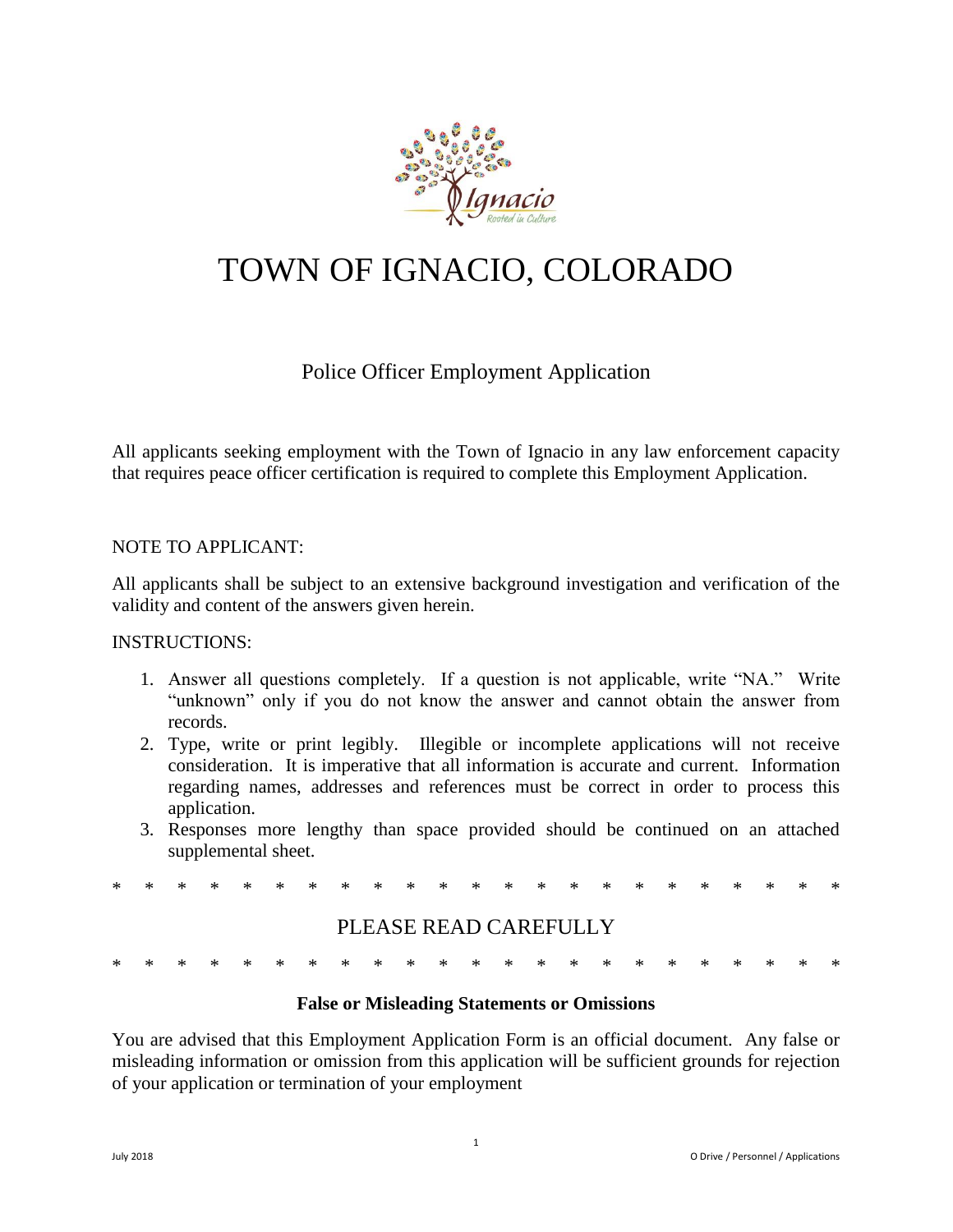## **APPLICATION \_\_\_\_\_\_\_\_\_\_\_\_\_\_\_\_\_\_\_\_\_\_\_\_\_\_\_\_\_**

|                                                         |                                                                                                                                                                                                                                                                                                                                                                                                              |                                          | <b>Position Applied For</b>               |
|---------------------------------------------------------|--------------------------------------------------------------------------------------------------------------------------------------------------------------------------------------------------------------------------------------------------------------------------------------------------------------------------------------------------------------------------------------------------------------|------------------------------------------|-------------------------------------------|
|                                                         |                                                                                                                                                                                                                                                                                                                                                                                                              |                                          |                                           |
| (Last)                                                  | (First)                                                                                                                                                                                                                                                                                                                                                                                                      | (Middle)                                 | (Month / Day / Year)                      |
|                                                         |                                                                                                                                                                                                                                                                                                                                                                                                              |                                          |                                           |
|                                                         |                                                                                                                                                                                                                                                                                                                                                                                                              |                                          |                                           |
|                                                         | (area code / number)                                                                                                                                                                                                                                                                                                                                                                                         |                                          | (area code / number)                      |
| U.S. Citizen Yes _____ No _____ Place of Birth: _______ |                                                                                                                                                                                                                                                                                                                                                                                                              |                                          |                                           |
|                                                         |                                                                                                                                                                                                                                                                                                                                                                                                              |                                          | (City, State, Country if other than U.S.) |
| <b>Social Security Number:</b>                          |                                                                                                                                                                                                                                                                                                                                                                                                              | Driver's License Number:                 |                                           |
| Driver's License State of Issue:                        |                                                                                                                                                                                                                                                                                                                                                                                                              |                                          | Driver's License Date of Issue:           |
| Height:                                                 | Weight: $\frac{1}{\sqrt{1-\frac{1}{2}}\sqrt{1-\frac{1}{2}}\sqrt{1-\frac{1}{2}}\sqrt{1-\frac{1}{2}}\sqrt{1-\frac{1}{2}}\sqrt{1-\frac{1}{2}}\sqrt{1-\frac{1}{2}}\sqrt{1-\frac{1}{2}}\sqrt{1-\frac{1}{2}}\sqrt{1-\frac{1}{2}}\sqrt{1-\frac{1}{2}}\sqrt{1-\frac{1}{2}}\sqrt{1-\frac{1}{2}}\sqrt{1-\frac{1}{2}}\sqrt{1-\frac{1}{2}}\sqrt{1-\frac{1}{2}}\sqrt{1-\frac{1}{2}}\sqrt{1-\frac{1}{2}}\sqrt{1-\frac{1}{$ |                                          | Eye Color: _________ Hair Color: ________ |
| <b>PERSONAL HISTORY</b>                                 |                                                                                                                                                                                                                                                                                                                                                                                                              |                                          |                                           |
| <b>Marital Status:</b>                                  |                                                                                                                                                                                                                                                                                                                                                                                                              |                                          |                                           |
| If Married (as applicable)                              |                                                                                                                                                                                                                                                                                                                                                                                                              |                                          |                                           |
| Wife's Maiden Name:                                     | <u> 1990 - Johann John Stein, markin sanadi shirta mashrida na shekara ta 1991 - An tsara tsara tsara tsara tsar</u>                                                                                                                                                                                                                                                                                         |                                          |                                           |
| Husband's Name:                                         |                                                                                                                                                                                                                                                                                                                                                                                                              |                                          |                                           |
|                                                         |                                                                                                                                                                                                                                                                                                                                                                                                              |                                          |                                           |
| If Divorced or Separated:                               |                                                                                                                                                                                                                                                                                                                                                                                                              |                                          |                                           |
| Former Spouse's Name:                                   |                                                                                                                                                                                                                                                                                                                                                                                                              | <u> 1980 - Johann Barbara, martxa al</u> |                                           |
| Former Spouse's Current Address:                        |                                                                                                                                                                                                                                                                                                                                                                                                              |                                          |                                           |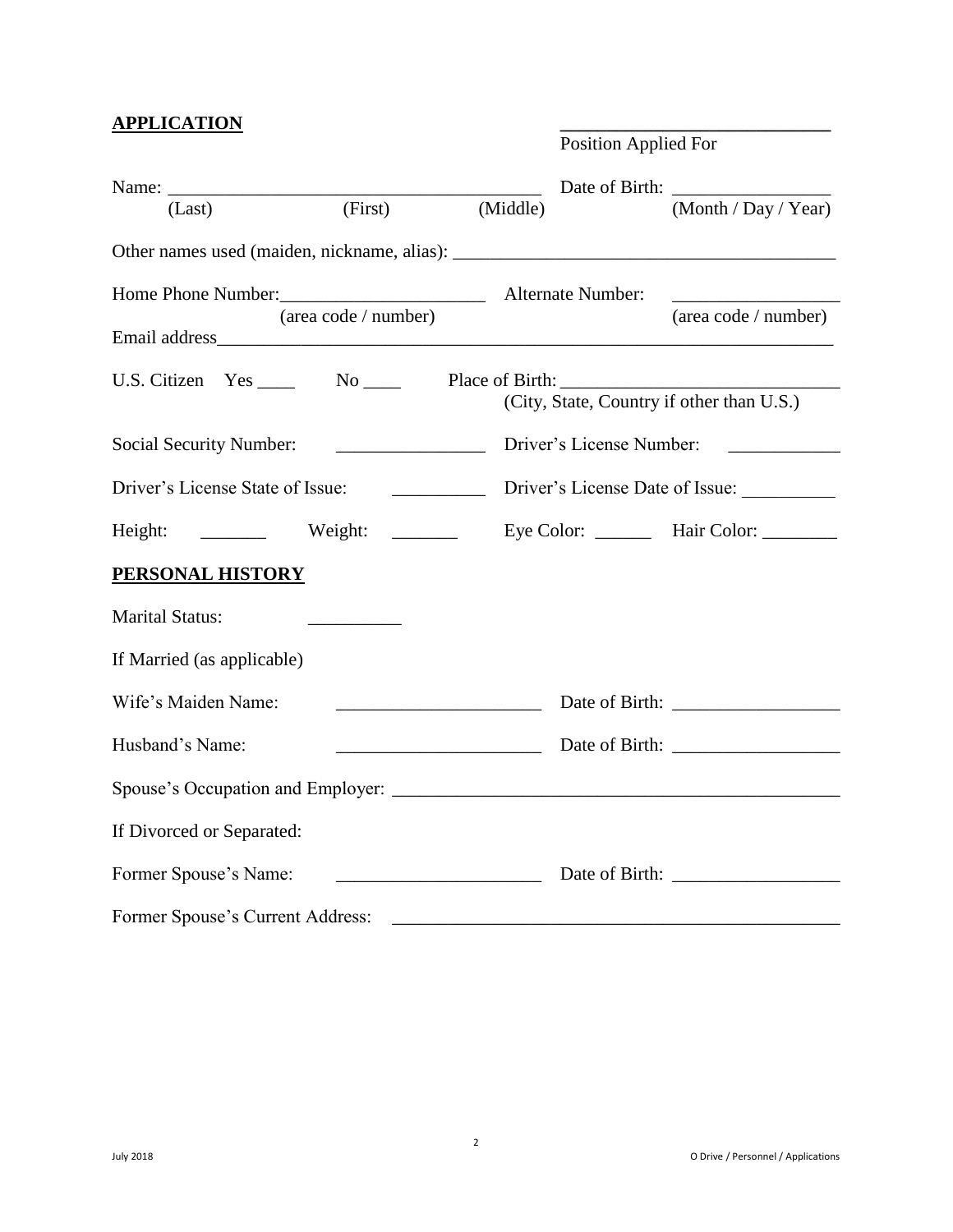| Children's Name(s)                                                                            | Age           | Address    |            | Date of Birth                          |                         |
|-----------------------------------------------------------------------------------------------|---------------|------------|------------|----------------------------------------|-------------------------|
|                                                                                               |               |            |            |                                        |                         |
| Are you paying child support? Yes _____No _____. If yes, are you current on your<br>payments? |               |            |            |                                        |                         |
|                                                                                               |               |            |            |                                        |                         |
| <b>ADDRESSES FOR THE LAST FIVE YEARS</b>                                                      |               |            |            |                                        |                         |
| <b>Current Address:</b>                                                                       | (Street)      |            | (City)     |                                        | (State)<br>(Zip)        |
| From:                                                                                         |               | Check One: | Own:       | Rent: $\qquad \qquad$                  |                         |
| If Rented, Landlord:                                                                          | (Name)        |            |            | (Address / City / State / Zip / Phone) |                         |
| Previous Address:                                                                             |               |            |            |                                        |                         |
| From:<br>$\overline{\phantom{a}}$<br>(Date)                                                   | To:<br>(Date) |            |            | Check one: Own                         | $Rent$ <sub>_____</sub> |
| If Rented, Landlord:                                                                          | (Name)        |            |            | (Address / City / State / Zip / Phone) |                         |
| Previous Address:                                                                             |               |            |            |                                        |                         |
| From:<br>(Date)                                                                               | To:<br>(Date) |            | Check one: | $Own$ <sub>_____</sub>                 |                         |
| If Rented, Landlord:                                                                          | (Name)        |            |            | (Address / City / State / Zip / Phone) |                         |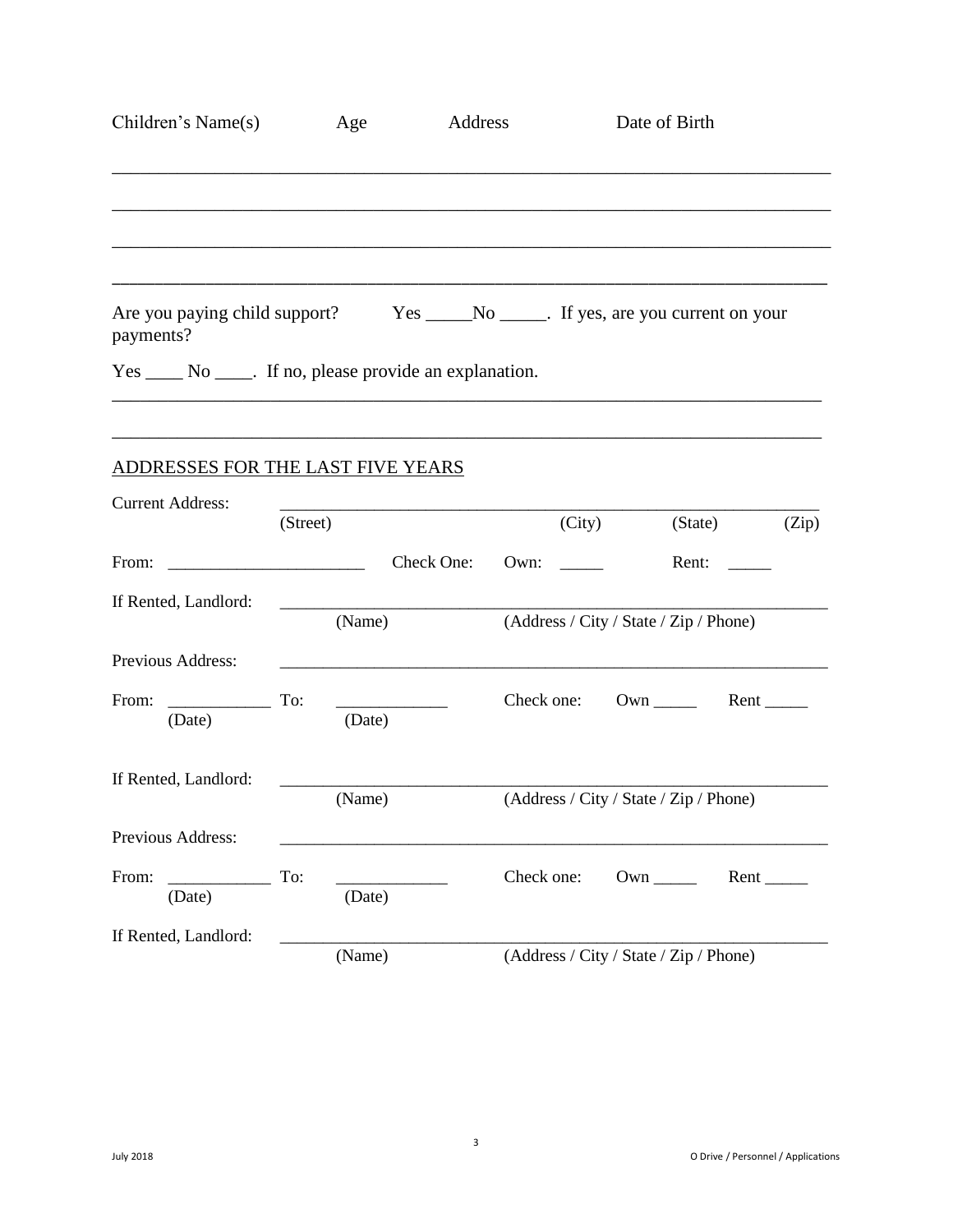# **EDUCATIONAL BACKGROUND**

| Type of School                                                                                                                       | Name / Location | <b>Years Attended</b>      | Graduated Y/N |              | Course/Major           |
|--------------------------------------------------------------------------------------------------------------------------------------|-----------------|----------------------------|---------------|--------------|------------------------|
|                                                                                                                                      |                 |                            |               |              |                        |
| Elementary or Grade:                                                                                                                 |                 |                            |               |              |                        |
| High School:                                                                                                                         |                 |                            |               |              |                        |
| College:                                                                                                                             |                 |                            |               |              |                        |
| Other:                                                                                                                               |                 |                            |               |              |                        |
| <b>LICENSES AND CERTIFICATES (including Law Enforcement certification)</b>                                                           |                 |                            |               |              |                        |
| Please list any special license or certificate you have which is required or pertains to the position for<br>which you are applying: |                 |                            |               |              |                        |
| (License/Certificate Type)                                                                                                           |                 | (State/agency of issuance) | (Number)      | (Expiration) |                        |
| (License/Certificate Type)                                                                                                           |                 | (State/agency of issuance) | (Number)      | (Expiration) |                        |
| List law enforcement training you attended and whether you are certified, if applicable.                                             |                 |                            |               |              |                        |
| <b>Course Title</b>                                                                                                                  |                 |                            | Date Attended |              | Certificate Issued Y/N |
|                                                                                                                                      |                 |                            |               |              |                        |
|                                                                                                                                      |                 |                            |               |              |                        |
|                                                                                                                                      |                 |                            |               |              |                        |
|                                                                                                                                      |                 |                            |               |              |                        |
|                                                                                                                                      |                 |                            |               |              |                        |
|                                                                                                                                      |                 |                            |               |              |                        |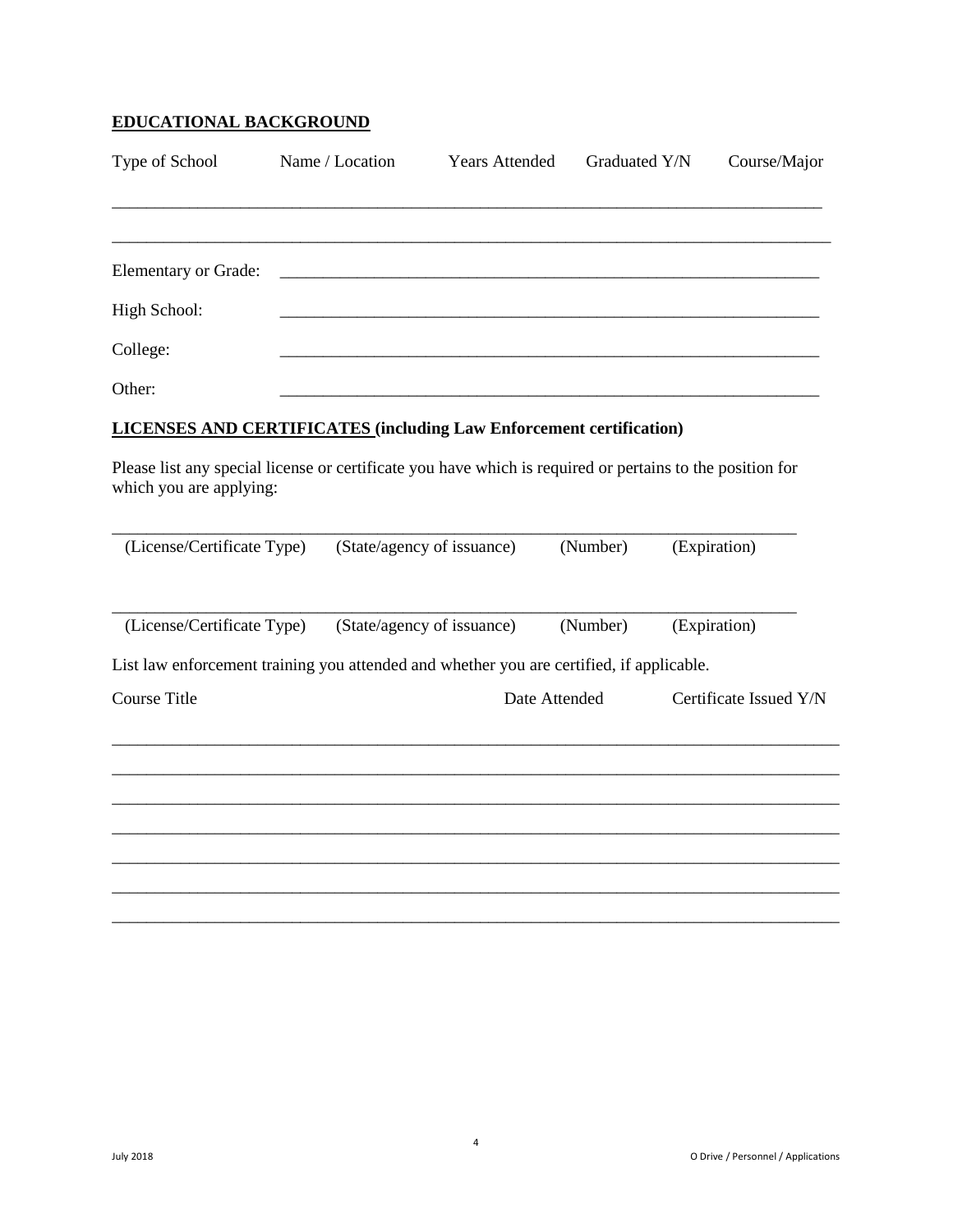## **MILITARY SERVICE**

| Have you been an active member of the military service?                                                                                              |
|------------------------------------------------------------------------------------------------------------------------------------------------------|
| If yes, what branch of the service?                                                                                                                  |
| NOTE: You must also complete the Release of Military Records Form in this application.                                                               |
| Dates Served: From _________ to ___________ Highest Rank attained: _________________________________                                                 |
|                                                                                                                                                      |
|                                                                                                                                                      |
| Were you released from the military early: Yes ______ No _____. If Yes, explain why: ______________                                                  |
|                                                                                                                                                      |
| Were you subject to any demotion or other disciplinary action in the military service? Yes _____ No ____                                             |
| Are you presently a member of the military reserve? Yes _______ No ______. If Yes, give your anticipated<br>date of discharge. ____________________. |
| <b>GENERAL HISTORY</b>                                                                                                                               |
| Are you acquainted with any employees of the Town of Ignacio? Yes ________ No ______. If Yes, please<br>List their names:                            |
| Do you have any relatives who are currently employed by the Town of Ignacio? Yes _______ No ______<br>If Yes, please list their names:               |
| What is your primary employment goal?                                                                                                                |
| <b>CHARACTER HISTORY</b>                                                                                                                             |
| Have you ever been treated for mental illness? Yes ______ No ______. If Yes, please explain: _______                                                 |
| Have you ever intentionally caused physical injury to another person? Yes _____ No _____. If Yes,<br>please explain:                                 |

\_\_\_\_\_\_\_\_\_\_\_\_\_\_\_\_\_\_\_\_\_\_\_\_\_\_\_\_\_\_\_\_\_\_\_\_\_\_\_\_\_\_\_\_\_\_\_\_\_\_\_\_\_\_\_\_\_\_\_\_\_\_\_\_\_\_\_\_\_\_\_\_\_\_\_\_\_\_\_\_\_\_\_\_\_\_\_\_\_\_\_\_\_\_\_\_\_\_\_\_\_\_\_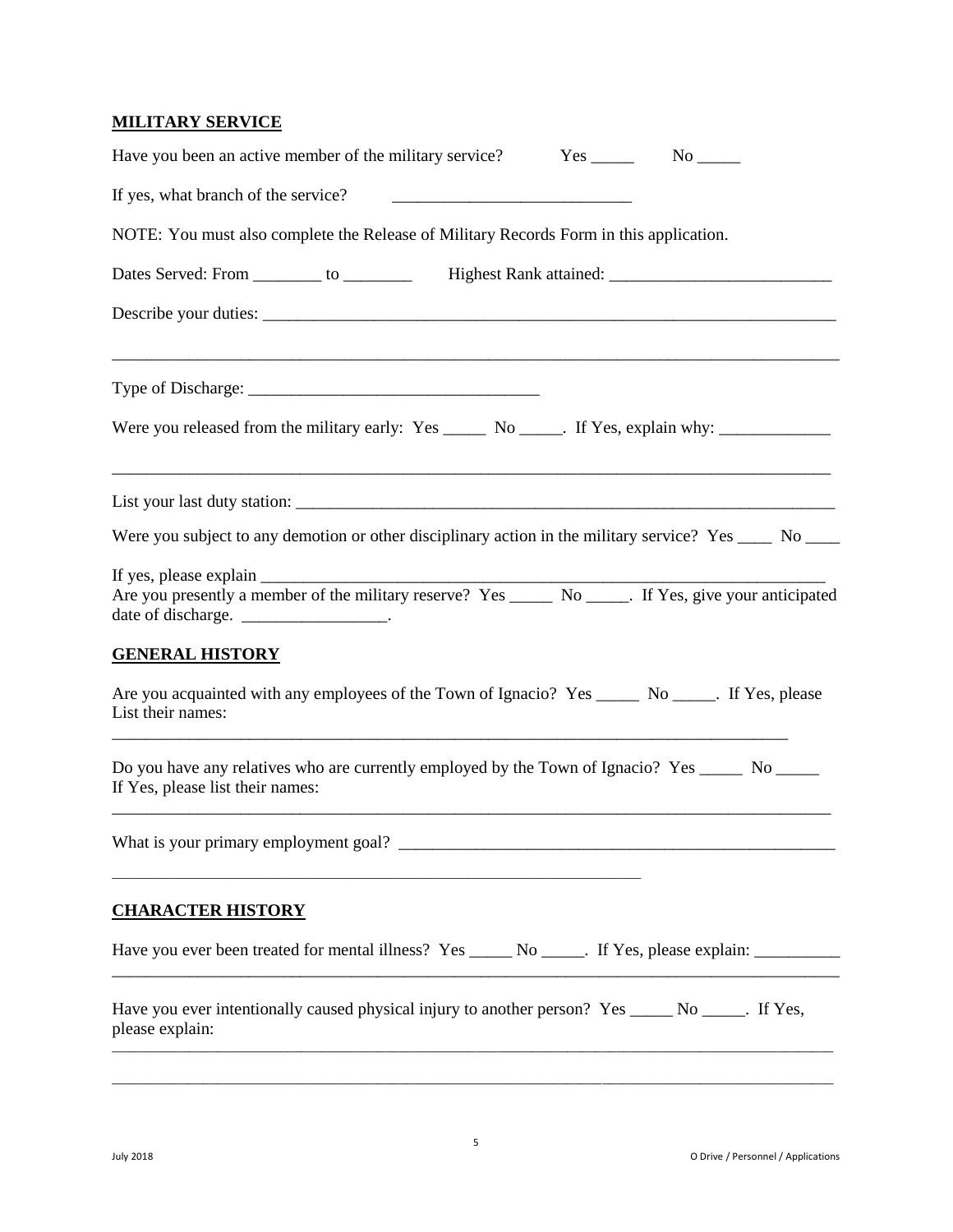Have you ever been arrested, served with a criminal summons or charged with a criminal offense in any other manner? You must include ALL arrests and charges since the age of 18. You must include ALL offenses, regardless of class of crime (felonies, misdemeanors and petty offenses). You must include serious traffic offenses, such as driving under the influence of alcohol or drugs, reckless driving, hit and run, etc., and any other traffic offense that resulted in the suspension or revocation of your driver's license. Yes \_\_\_\_\_\_ No \_\_\_\_\_. If Yes, list the arresting agency, date, charges, disposition and circumstances. If you received a deferred judgment or sentence, or probation, you must include the terms and conditions imposed and the date that you were discharged or released from supervision.

\_\_\_\_\_\_\_\_\_\_\_\_\_\_\_\_\_\_\_\_\_\_\_\_\_\_\_\_\_\_\_\_\_\_\_\_\_\_\_\_\_\_\_\_\_\_\_\_\_\_\_\_\_\_\_\_\_\_\_\_\_\_\_\_\_\_\_\_\_\_\_\_\_\_\_\_\_\_\_\_\_\_\_\_\_\_\_\_\_\_\_\_\_\_\_\_\_\_\_\_\_\_\_\_\_\_\_\_\_\_\_\_\_\_\_

| Have you ever used any illegal drugs such as marijuana, amphetamines, cocaine, etc.? Yes _____ No _____<br>If Yes, please explain.                                                                          |
|-------------------------------------------------------------------------------------------------------------------------------------------------------------------------------------------------------------|
| Do you associate with anyone who uses illegal drugs or narcotics? Yes _______ No _____. If Yes, please                                                                                                      |
| Do you drink alcoholic beverages? Yes ______ No _____. If Yes, to what extent? Daily ___ Weekly ___<br>Average number of drinks per week?                                                                   |
| Have you ever received treatment in a substance abuse or alcohol treatment program? Yes ___ No ___<br>If Yes, please give name and address of facility and date(s) of treatment.                            |
| Have you been involved in a traffic accident or been issued a moving traffic citation in the past five (5)<br>years? Yes ______ No ______. If Yes, please explain and give approximate dates and locations. |
| Have you ever taken a polygraph examination? Yes ______ No _____. If Yes, please indicate the date<br>and the name of the examining agency.                                                                 |

\_\_\_\_\_\_\_\_\_\_\_\_\_\_\_\_\_\_\_\_\_\_\_\_\_\_\_\_\_\_\_\_\_\_\_\_\_\_\_\_\_\_\_\_\_\_\_\_\_\_\_\_\_\_\_\_\_\_\_\_\_\_\_\_\_\_\_\_\_\_\_\_\_\_\_\_\_\_\_\_\_\_\_\_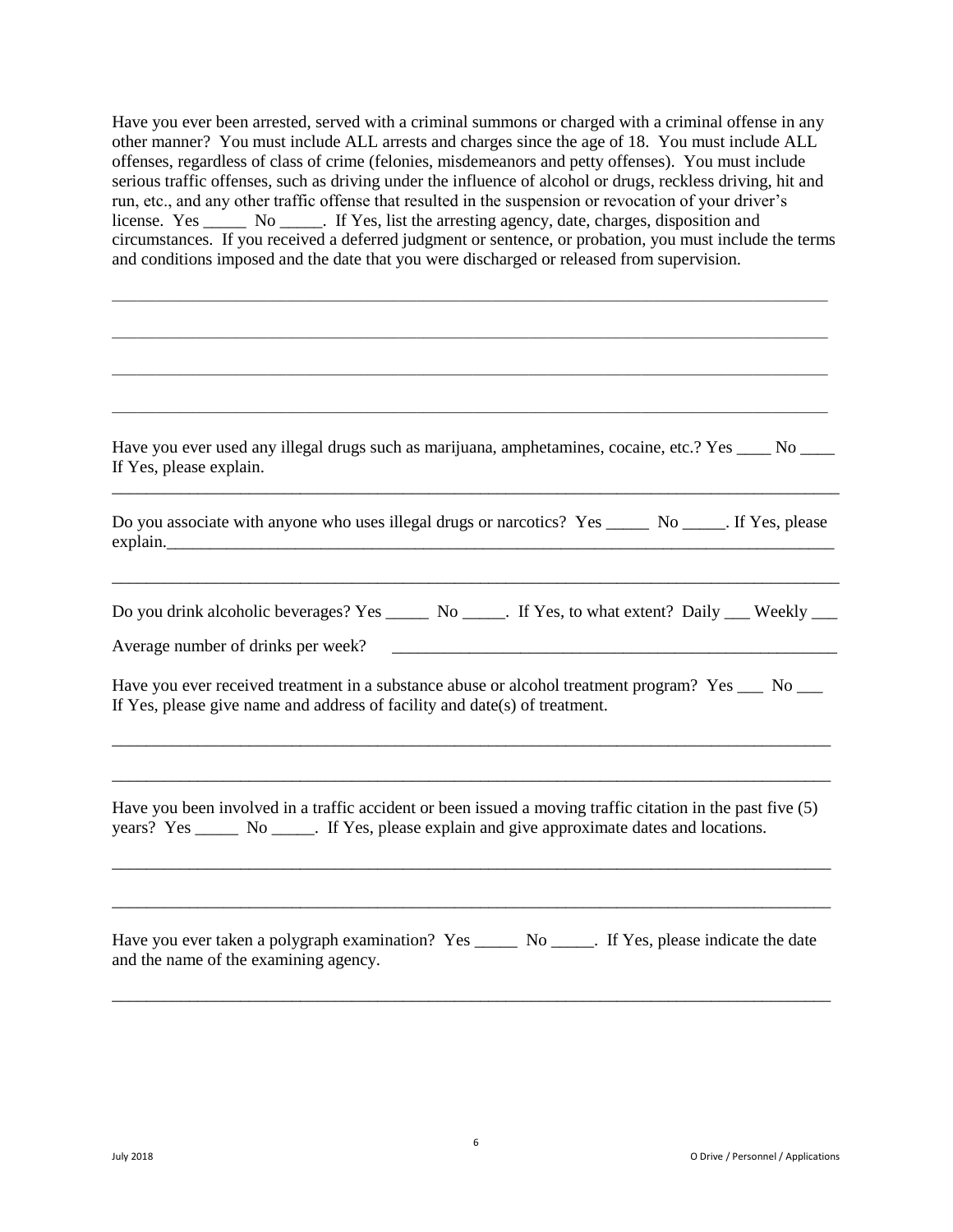#### **EMPLOYMENT HISTORY**

This portion must be accurate and complete. It is the first screening device in the examination process. This application is used only to determine if you meet minimum qualifications. A resume will not be accepted in place of the application. Applications lacking sufficient information will be rejected. List your employment history starting with the most recent job, including part-time, self-employment, temporary and volunteer jobs. Under "specific duties" describe clearly the tasks you performed and the nature of your supervisory, technical, or other responsibilities as they relate to the job for which you are applying. Be complete and specific in detailing duties. If you need more space, attach a separate sheet of paper using the same format.

**(1)**

| Employer / Type of Business | Phone Number                                                                                                          |                                 |  |  |  |
|-----------------------------|-----------------------------------------------------------------------------------------------------------------------|---------------------------------|--|--|--|
| <b>Street Address</b>       |                                                                                                                       | City, State, Zip                |  |  |  |
| <b>Your Position</b>        | Dates of Employment                                                                                                   | Supervisor                      |  |  |  |
| Salary / Wages              |                                                                                                                       | Number of people you supervised |  |  |  |
|                             |                                                                                                                       |                                 |  |  |  |
| (2)                         |                                                                                                                       |                                 |  |  |  |
| Employer / Type of Business |                                                                                                                       | Phone Number                    |  |  |  |
| <b>Street Address</b>       |                                                                                                                       | City, State, Zip                |  |  |  |
| <b>Your Position</b>        | Dates of Employment                                                                                                   | Supervisor                      |  |  |  |
| Salary / Wages              |                                                                                                                       | Number of people you supervised |  |  |  |
|                             |                                                                                                                       |                                 |  |  |  |
|                             |                                                                                                                       |                                 |  |  |  |
| Reason for Leaving:         | <u> 1980 - Jan Sterling von Berling von Berling von Berling von Berling von Berling von Berling von Berling von B</u> |                                 |  |  |  |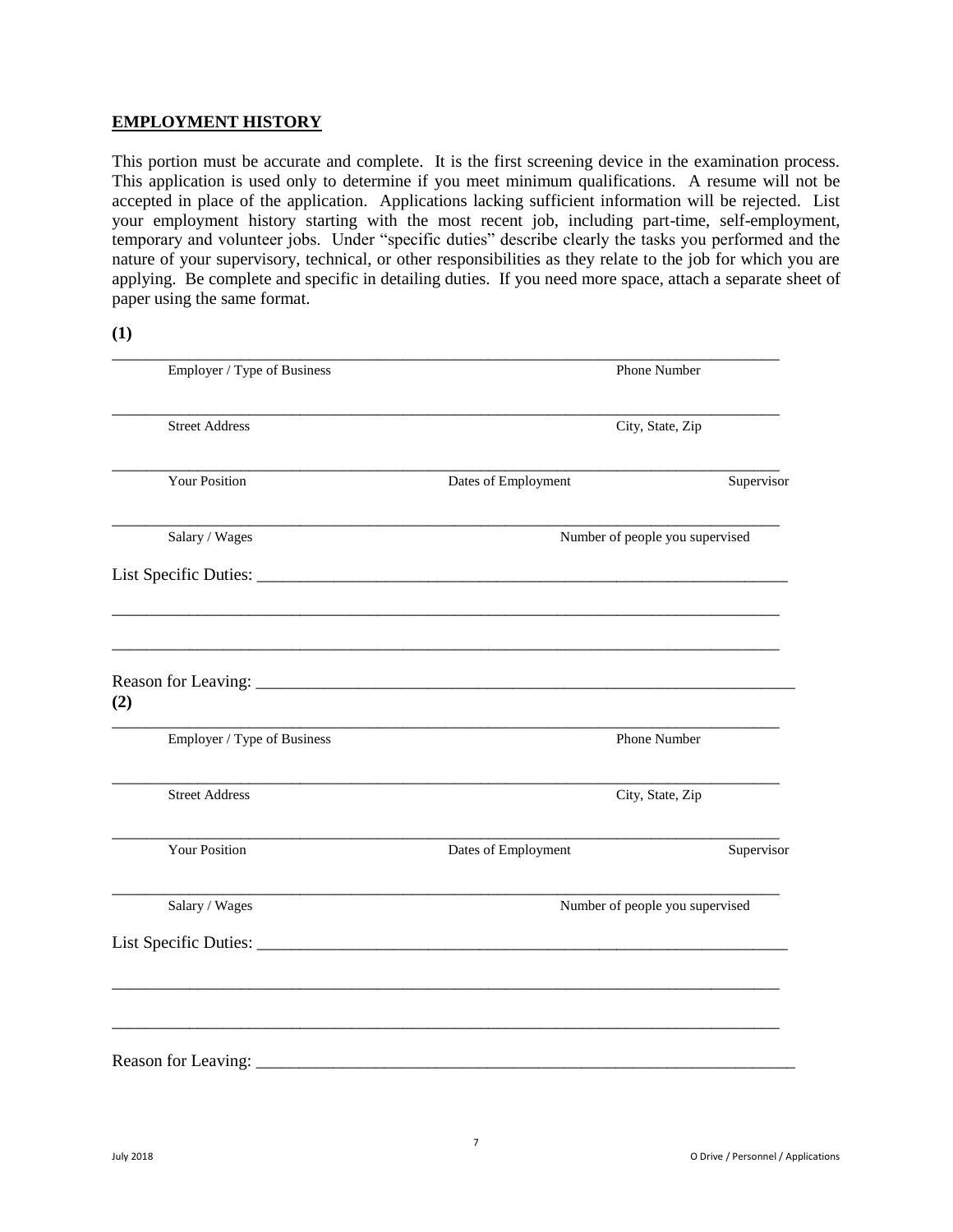| Employer / Type of Business | <b>Phone Number</b>             |            |  |  |  |
|-----------------------------|---------------------------------|------------|--|--|--|
| <b>Street Address</b>       | City, State, Zip                |            |  |  |  |
| Your Position               | Dates of Employment             | Supervisor |  |  |  |
| Salary / Wages              | Number of people you supervised |            |  |  |  |
|                             |                                 |            |  |  |  |
|                             |                                 |            |  |  |  |
|                             |                                 |            |  |  |  |
| <b>DISCIPLINARY ACTIONS</b> |                                 |            |  |  |  |

Have you ever been subject to a disciplinary action or an internal affairs investigation? If Yes, please explain date, employer and brief details of the circumstance.

\_\_\_\_\_\_\_\_\_\_\_\_\_\_\_\_\_\_\_\_\_\_\_\_\_\_\_\_\_\_\_\_\_\_\_\_\_\_\_\_\_\_\_\_\_\_\_\_\_\_\_\_\_\_\_\_\_\_\_\_\_\_\_\_\_\_\_\_\_\_\_\_\_\_\_\_\_\_

\_\_\_\_\_\_\_\_\_\_\_\_\_\_\_\_\_\_\_\_\_\_\_\_\_\_\_\_\_\_\_\_\_\_\_\_\_\_\_\_\_\_\_\_\_\_\_\_\_\_\_\_\_\_\_\_\_\_\_\_\_\_\_\_\_\_\_\_\_\_\_\_\_\_\_\_\_\_

\_\_\_\_\_\_\_\_\_\_\_\_\_\_\_\_\_\_\_\_\_\_\_\_\_\_\_\_\_\_\_\_\_\_\_\_\_\_\_\_\_\_\_\_\_\_\_\_\_\_\_\_\_\_\_\_\_\_\_\_\_\_\_\_\_\_\_\_\_\_\_\_\_\_\_\_\_\_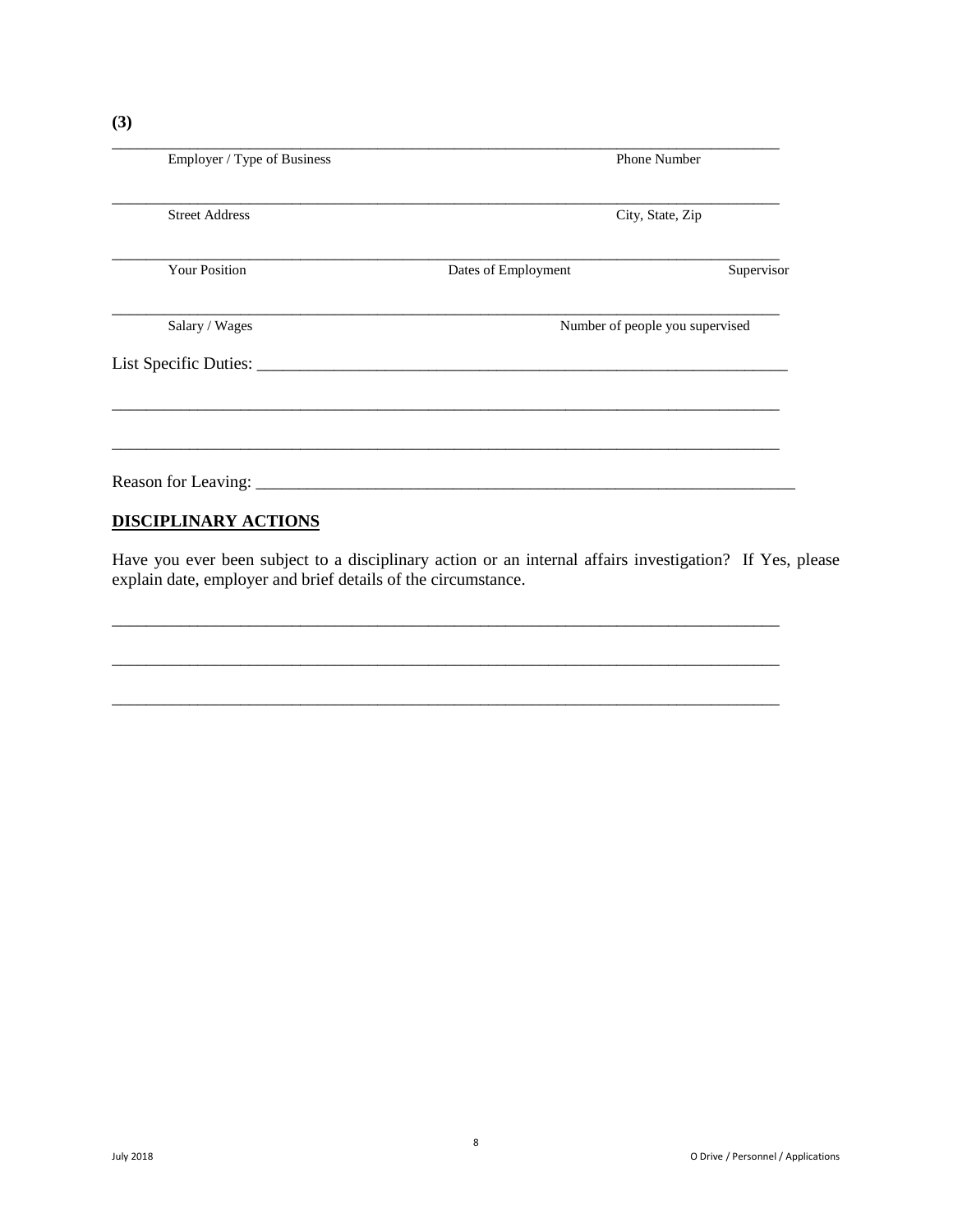# **APPLICANT'S PRE-EMPLOYMENT WAIVER AND AUTHORIZATION TO RELEASE INFORMATION**

I, \_\_\_\_\_\_\_\_\_\_\_\_\_\_\_\_\_\_\_\_\_\_\_\_\_\_\_\_\_\_\_\_\_\_\_\_\_As an applicant for employment with the Town of Ignacio as a law enforcement officer, do hereby give my permission for an authorized agent of the Town of Ignacio to investigate my employment history, including access to any and all personnel files from present and past employers and to investigate my personal history and/or personal references.

I also authorize the Ignacio Police Department and the Colorado Bureau of Investigation to conduct an investigation into my personal background, using whatever legal means it deems appropriate. Persons requested to provide information to these listed investigatory agencies, are hereby authorized to provide such information.

I hereby authorize and request each and every former employer, educational institution, or other entity or person to answer any and all questions that may be asked. I hereby release them from liability and hold such persons harmless for giving any and all information within their knowledge or records.

NOTE: This waiver **MUST** be signed before a Notary Public.

\_\_\_\_\_\_\_\_\_\_\_\_\_\_\_\_\_\_\_\_\_\_\_\_\_\_\_\_\_\_\_\_\_\_\_\_\_\_\_\_\_\_\_\_\_\_\_\_\_\_\_

| Signature of Applicant                                                            | Date |
|-----------------------------------------------------------------------------------|------|
| <b>STATE OF COLORADO</b>                                                          |      |
| <b>COUNTY OF LA PLATA</b>                                                         |      |
| Subscribed and sworn to before me this __________ day of _______________________, |      |
|                                                                                   |      |
|                                                                                   |      |

Notary Public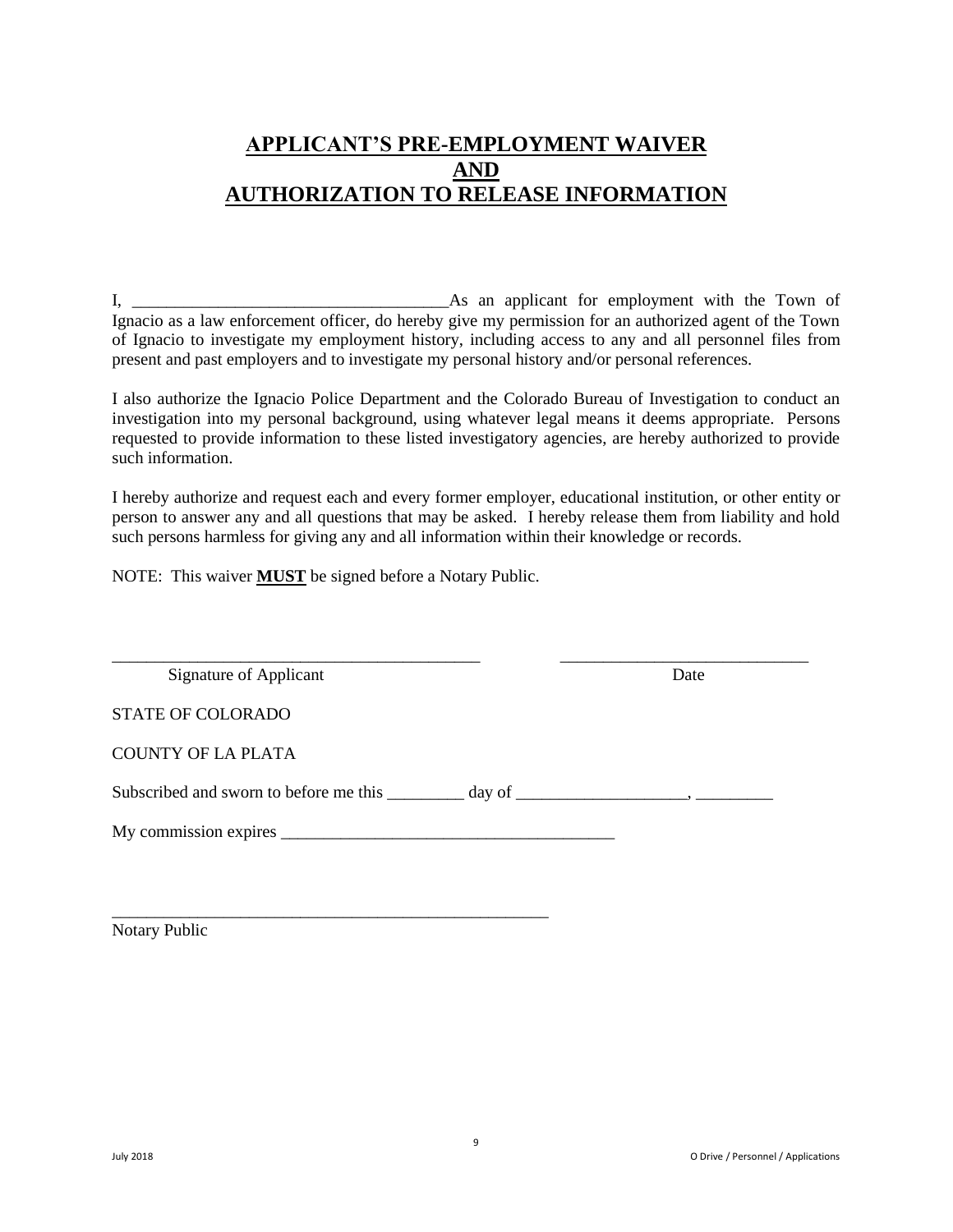# **RELEASE FOR MILITARY RECORDS**

|    | (Last Name)                                                                                                                                                                                           | (First Name)                                       | (Middle Name)                  |
|----|-------------------------------------------------------------------------------------------------------------------------------------------------------------------------------------------------------|----------------------------------------------------|--------------------------------|
|    | Social Security Number:                                                                                                                                                                               |                                                    | Date of Birth                  |
|    | <b>Military Serial Number:</b>                                                                                                                                                                        | <u> 1989 - John Stein, Amerikaansk politiker (</u> |                                |
|    | <b>Branch of Service:</b>                                                                                                                                                                             |                                                    |                                |
|    | I hereby authorize the<br>Center of the National Personnel Records Center to release the following information to:<br>The Town of Ignacio<br>Personnel Department<br>P O Box 459<br>Ignacio, CO 81137 |                                                    | (Branch of Service), Personnel |
| 1. | Information and/or copies from my military personnel records and related medical records.                                                                                                             |                                                    |                                |
| 2. | Any drug or alcohol information.                                                                                                                                                                      |                                                    |                                |
| 3. | Any undeleted DD Form 214 including re-enlistment code.                                                                                                                                               |                                                    |                                |
| 4. | The type and reason for discharge                                                                                                                                                                     |                                                    |                                |
| 5. | All criminal misconduct information.                                                                                                                                                                  |                                                    |                                |
| 6. | Any derogatory or disciplinary information contained in my records.                                                                                                                                   |                                                    |                                |
|    |                                                                                                                                                                                                       |                                                    |                                |

\_\_\_\_\_\_\_\_\_\_\_\_\_\_\_\_\_\_\_\_\_\_\_\_\_\_\_\_\_\_\_\_\_\_\_\_\_\_\_\_\_\_\_\_\_\_ \_\_\_\_\_\_\_\_\_\_\_\_\_\_\_\_\_\_\_\_\_\_\_\_\_\_

Signature of Applicant Date